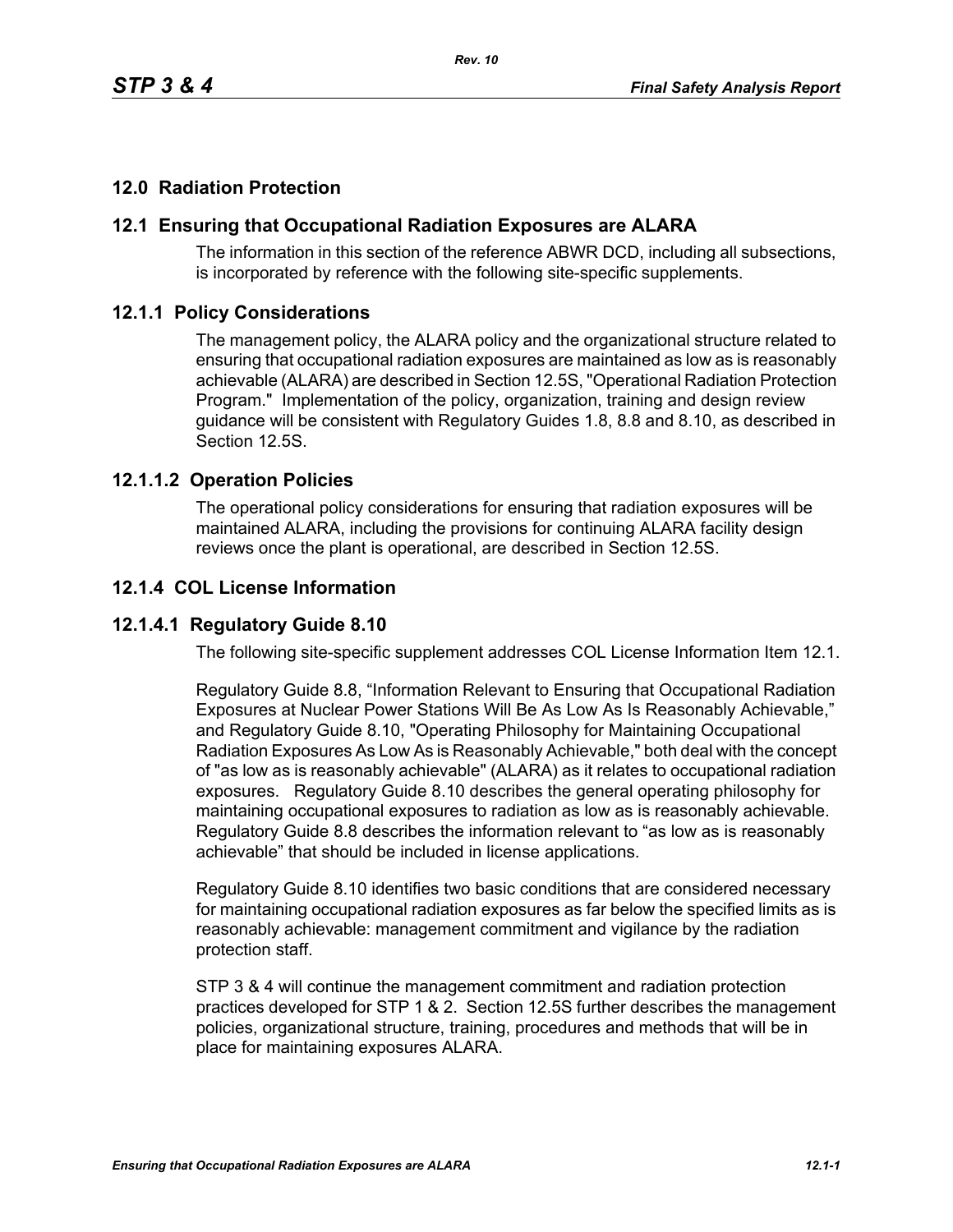## **12.1.4.2 Regulatory Guide 1.8**

The following site-specific supplement addresses COL License Information Item 12.2.

Regulatory Guide 1.8, "Qualification and Training of Personnel for Nuclear Power Plants," provides guidance for the selection, qualification and training of personnel at nuclear power plants. The STP 3 & 4 conformance with Regulatory Guide 1.8, as it pertains to the Health Physics organization and the management of the Health Physics organization, is described in Section 12.5S.

# **12.1.4.3 Occupational Radiation Exposures**

The following site-specific supplement addresses COL License Information Item 12.3.

Occupational radiation exposures will be maintained ALARA by means of the Operational Radiation Protection Program described in Section 12.5S. The detailed policies and plans for maintaining occupational radiation exposures ALARA will be consistent with the guidance in Regulatory Guides 8.8 and 8.10. The detailed procedures will be prepared consistent with the guidance in Regulatory Guides 1.8, 8.2, 8.7, 8.8 and 8.10, the guidance referenced in NUREG-1736 that is applicable to power reactors, and the requirements in the QAPD (NEI 06-14).

The operational plans, procedures and policies currently in use at STP 1 & 2 reflect industry experience and guidance. They will be used, in conjunction with the guidance contained in the documents identified above, to develop the policies, plans and procedures for STP 3 & 4. Many of these plans, procedures and policies will be common to all four units.

Section 12.3, "Radiation Protection Design Features" describes the many features that have been designed into the plant, incorporating information from operating plant experience and from other plant designs. The management policy described in Section 12.5S includes the provision to continue to assure that the plant is designed, constructed and operated such that occupational and public radiation exposures and releases are maintained ALARA

Section 12.5S describes methods that will be factored into procedures for maintaining radiation exposure-related operations such as maintenance, inservice inspection, radwaste handling and refueling ALARA.

STP 3 & 4 will follow the guidance provided in Regulatory Guides 8.2, 8.7, 8.9, 8.13, 8.15, 8.20, 8.25, 8.26, 8.27, 8.28, 8.29, 8.34, 8.35, and 8.38 in carrying out the operational radiation protection program.

## **12.1.4.4 Regulatory Guide 8.8**

The following site-specific supplement addresses COL License Information Item 12.4.

Regulatory Guide 8.8, "Information Relevant to Ensuring that Occupational Radiation Exposures at Nuclear Power Stations Will Be As Low As Is Reasonably Achievable," provides guidance for maintaining the annual dose to individual plant personnel, as